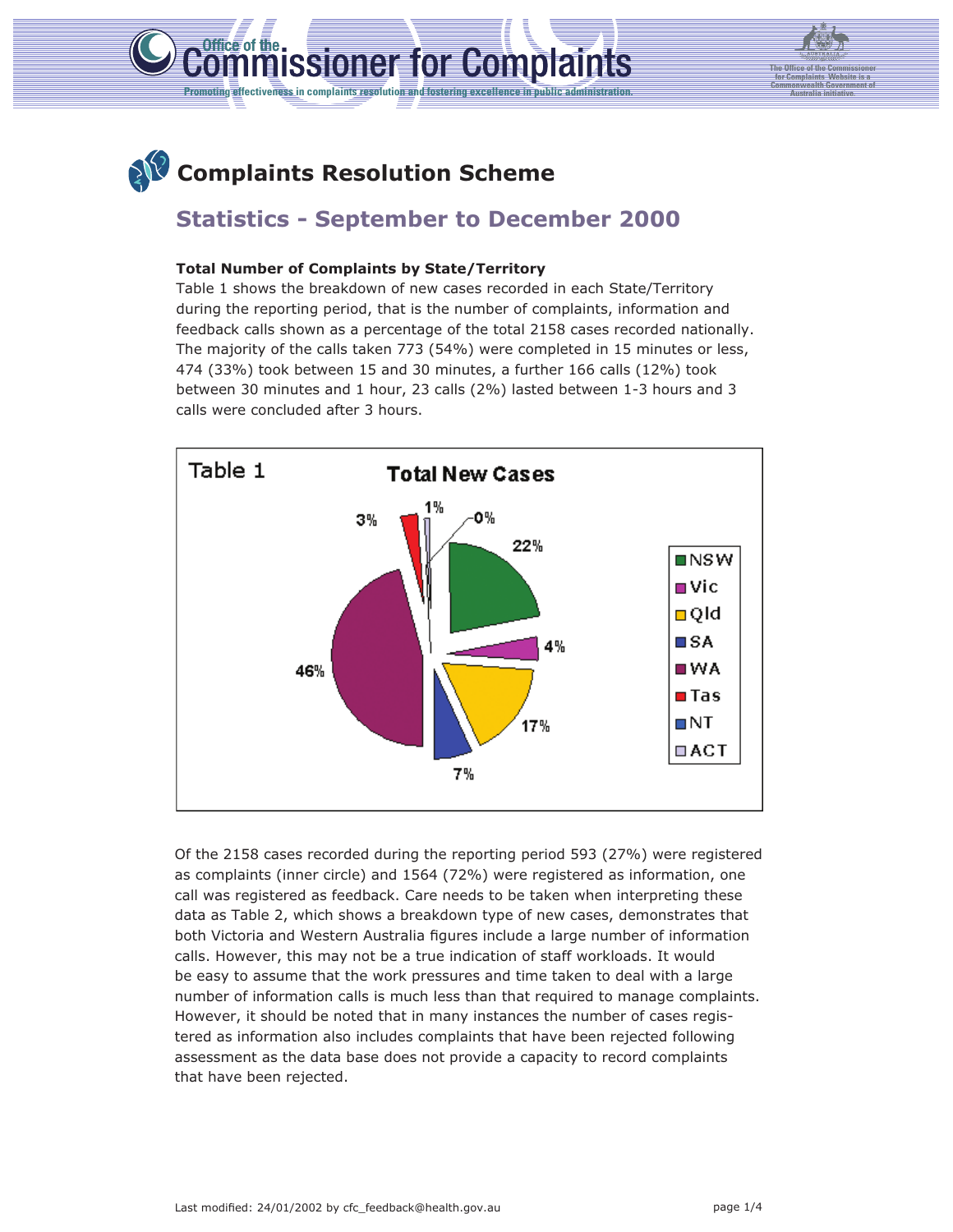

## **Complaint Type**

Of the 593 complaints recorded nationally during the reporting period, 370 were registered as open complaints, 185 confidential and 38 were anonymous.

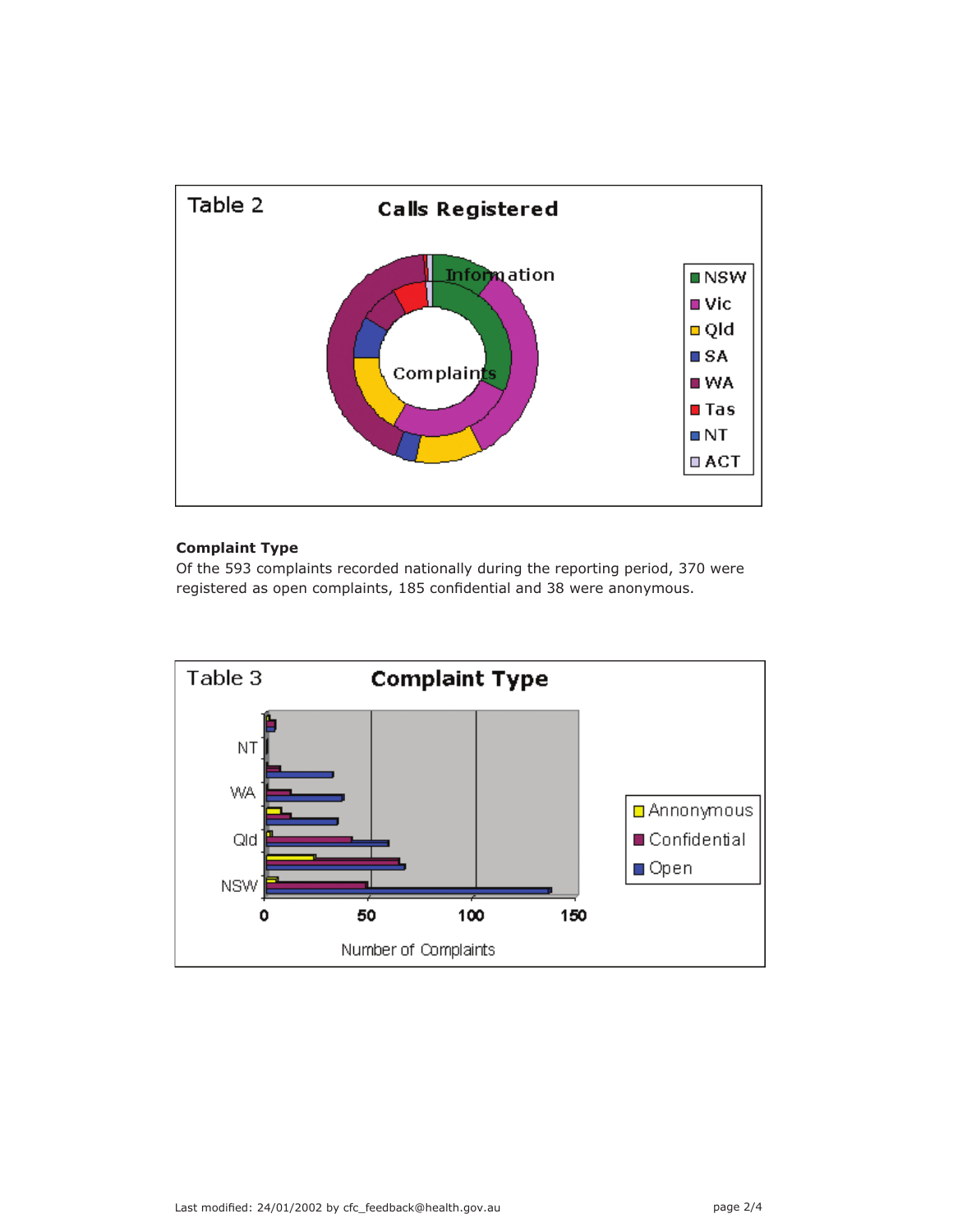



Complaints Resolution Committees heard a total of 11 cases during the reporting period. As in previous reporting periods these matters predominantly involved various issues related to the provision of aged residential care services. Matters raised with the CRS and therefore coming before Complaints Resolution Committees include: level of care, consumer rights, environmental and administration issues. A reporting format for the future has been agreed with Chairpersons.